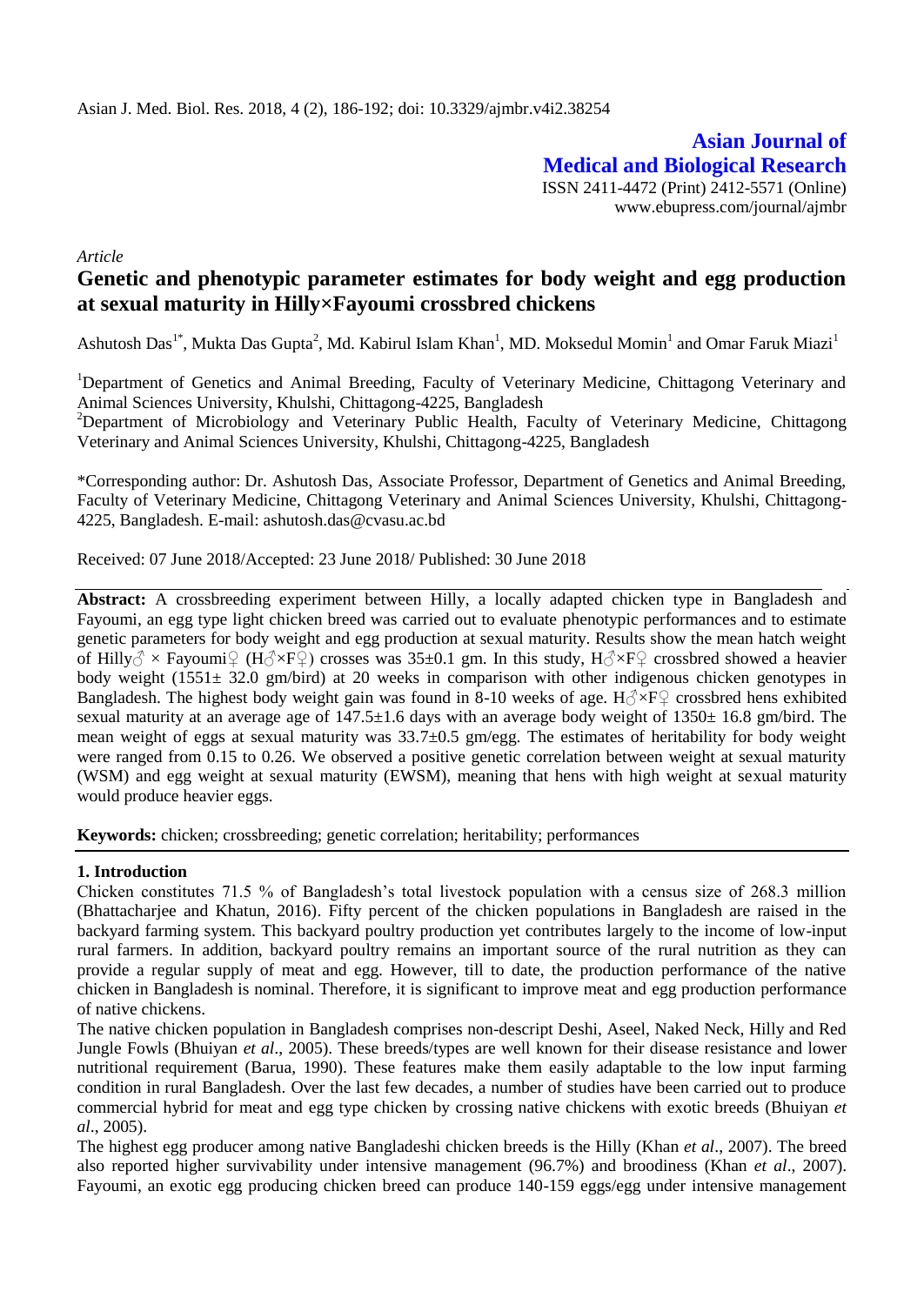condition whereas under backyard system they produce around 150 egg/year (Regassa *et al*., 2013). These observations led to test whether Hilly (male;  $\mathcal{S}$ ) × Fayoumi (female;  $\mathcal{Q}$ ) crossbred chicken can be used as a benchmark for improved chicken genetic resources in rural Bangladesh.

Information on phenotypic and genetic parameters is crucial for any genetic upgrading program. There is literature on phenotypic parameters for unselected native chickens of Bangladesh (Faruque *et al*., 2013; Ferdaus *et al*., 2016; Talukder *et al*., 2016; Jahan *et al*., 2017); however, these values may not be appropriate to the breeding for crossbred chickens. Therefore, the aim of this study was to estimate phenotypic and genetic parameters for body weight, performances related to sexual maturity and early egg production traits to understand which traits should be included in breeding programs for this crossbred chicken.

### **2. Materials and Methods**

### **2.1. Experimental animals**

The experimental animals comprised two generations of chickens-  $F_0$  and  $F_1$ .  $F_0$  consisted of 10 Hilly males and 50 Fayoumi females. Fayoumi females were collected from the Regional Poultry Farm, Chittagong, Bangladesh. The age records for Fayoumi pullets were recorded from farm register. Hilly males were procured from five different household farms in Chittagong Hilltracts of Bangladesh. After collection male and female chickens were reared separately under intensive floor management system with a balanced grower ration while from the start of laying the Fayoumi hens were fed with a layer ration (Table 1).  $F_1$  generation consisted of 78 H $\times$  F birds (42 females and 36 males). A total of five Fayoumi hens were mated with one Hilly male to produce  $F_1$  birds. Dams were not used for hatching and brooding. Eight broody native hens were used for hatching (12 eggs/hen/incubation).  $F_1$  chicks were brooded initially with the broody hens and then placed under the electrical brooder up to 4 weeks. All  $F_1$  birds were nurtured under same feeding and management practice used for the  $F_0$ birds. Essential vaccinations and medications were provided in addition to standard management procedures.

### **2.2. Traits measured**

The traits measured during the experimental period were, age at sexual maturity (ASM), weight at sexual maturity (WSM), hen-housed egg production (HHEP), egg weight and egg hatchability for Fayoumi chicken; body weight (BW), body weight gain (BWG) age at sexual maturity (ASM), weight at sexual maturity (WSM) and egg weight at sexual maturity (EWSM) for F1 birds. Age at sexual maturity was considered as the day when two eggs were collected from five hens. The hen-housed egg production was calculated as the number of eggs in relation to existing hens. For each bird, body weight at a specific age was measured from hatching to 20 weeks of age at 2-week intervals. Body weights were recorded as body weights at hatch (BW0) and body weights at weeks 2 (BW2), 4 (BW4), 6(BW6), 8 (BW8). 10(BW10) and so forth. Body weight gain during each 2-week period was recorded from hatching to 20 weeks of age. (i.e., weight gain from hatch to 2 weeks of age [BW0– 2], weight gain from 2 to 4 weeks of age [BW2–4], weight gain from 4 to 6 weeks of age [BW4–6], weight gain from 6 to 8 weeks of age [BW6–8], weight gain from 8 to 10 weeks of age [BW8–10] and so forth). EWSM, defined as the mean weight of the number of eggs produced from first egg to about two weeks of egg production, was used to study early egg production traits.

#### **2.3. Statistical and genetic analyses**

Descriptive statistics for all traits were carried out in the MiniTab statistical software 18.1 using all available records. Only records from birds which survived to end of the experiment were included in the analysis of ASM, WSM and EWSM. The heritability for ASM, WSM and EWSM were estimated with the following univariate animal model using the ASReml-R (Butler *et al*., 2009) on the R statistical software. The model was as follows**y= Xb + Za + e**

Where,  $y =$  is a vector of observations; b is the vector of fixed effects including sex, and hatch number; **a** is a vector of random additive genetic effects; **e** is a vector of random residual effects and **X** and **Z** are incidence matrices relating records to fixed and random effects, respectively. Genetic correlations were estimated by following a bivariate analysis using ASReml-R (Butler *et al*., 2009). Phenotypic correlations were estimated using the Minitab program.

#### **3. Results and Discussion**

# **3.1. Performance of Fayoumi chickens**

In this study, Fayoumi chickens were observed to be sexually mature at the mean age of  $155.80 \pm 0.80$  days under intensive floor management system. A comparison with a dataset from birds with similar genetic background Khan *et al*. (2006) showed agreement with the results of this study. However, Geleta *et al*. (2013)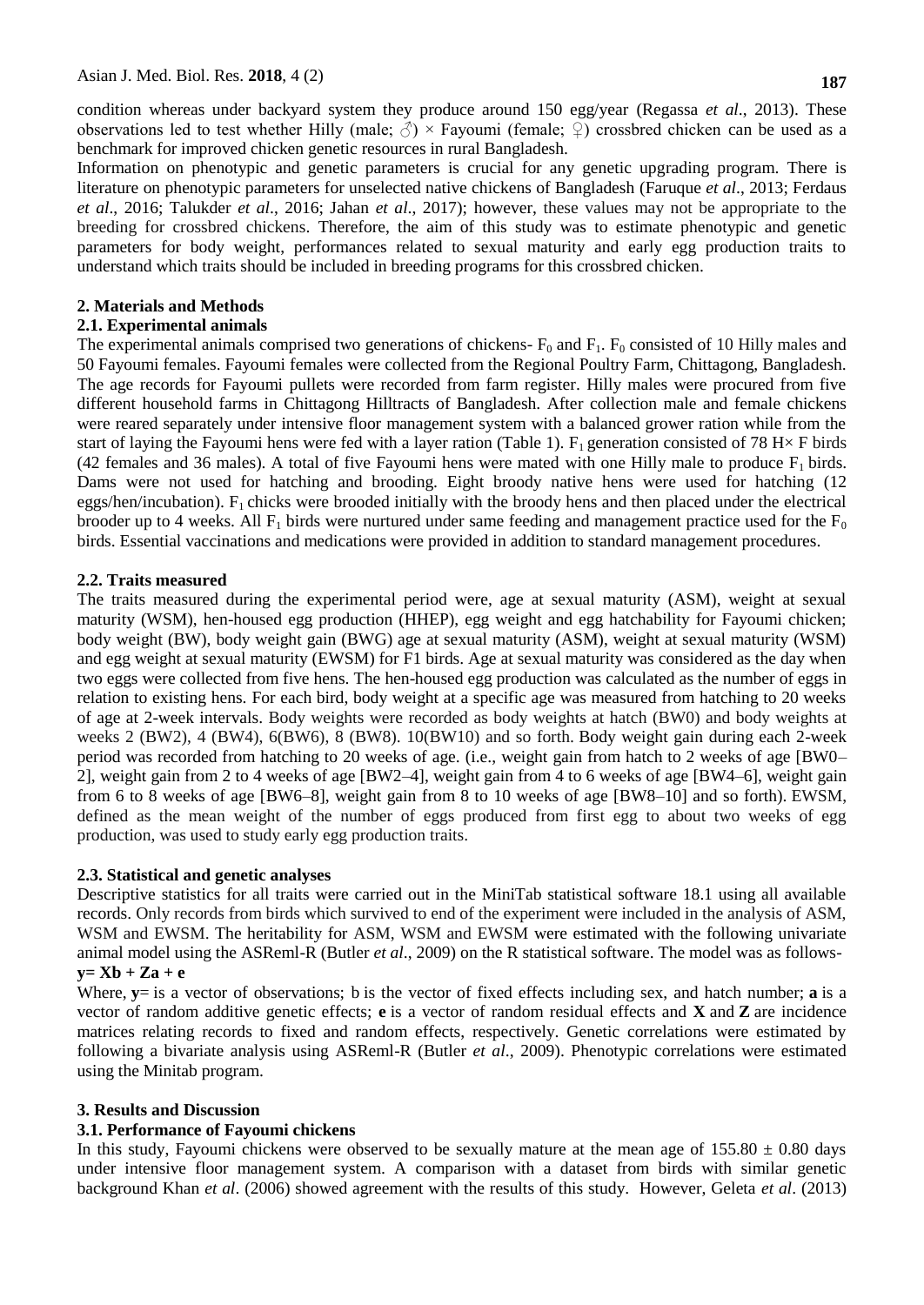and Miah *et al*. (2002) reported an earlier age at sexual maturity in Fayoumi chicken with a different genetic background. This finding might be due to genetic variation between the two populations, as the onset of sexual maturity in female chicken is genetically associated (Wright *et al*., 2012). The observed mean weight at sexual maturity for Fayoumi chicken was 1260.60± 7.20 gm that corroborates the finding of Khan *et al*. (2006). This study showed a higher egg production for Fayoumi chicken (116 egg/hen/180 days of egg production) compared to average number of eggs per hen reported by Khawaja *et al*. (2012), Khan *et al*. (2006) and Sazzad (1992) under intensive management system. This variation in egg production might be attributed to differences in nutrition and other management factors that influence the egg production in chicken (Cluckin, 2012; Johnson, 2015). The HHEP for Foyoumi in the present study was 45%. A similar percentage of HHEP for Fayoumi was reported by Miah *et al*. (2002). Khan *et al*. (2006) reported a lower HHEP (38.55%) for Fayoumi chicken. This difference in HHEP could be explained by the variation in flock size, stocking rate and other management procedures between these studies. However, a peak in HHEP (60%) was observed in 30-40 weeks of age (Figure 1) which agreed the finding of a previous study on this breed (Khan *et al*., 2006). In this study, the mean egg weight of Fayoumi was observed as 46.27± 0.39 gm. Khan *et al*. (2006) obtained a similar egg weight (45.79±0.14gm) under the same geographical condition in Bangladesh. In contrast to the above studies, Ali *et al*. (1993) in Bangladesh, Khawaja *et al*. (2012) in Rawalpindi, Pakistan, Dutta (1993) in India and Geleta *et al*. (2013) in Ethiopia reported lower egg weight for Fayoumi chicken  $(44.10 \text{ g}, 43.34 \text{ g})$  and  $41.36 \text{ g}$  and  $44.3 \text{ g}$ , respectively) in the Fayoumi chicken than the present study. Physical characteristics of an egg are associated with the egg production in all types of chickens and correlate with the body weight of the bird. Using broody hens, hatchability from a set egg (%) of Fayoumi was 86.9%. Miazi *et al*. (2012) obtained a similar hatchability for Fayoumi chicken in Chittagong division of Bangladesh. Jahan *et al*. (2015) reported a slightly higher hatchability (93.3%) for Fayoumi eggs using broody hens. In contrast, Geleta *et al*. (2013) reported a lower (63.5%) hatchability for Fayoumi eggs. Egg hatchability in poultry can be influenced by egg size, incubation factors and environmental factors (King'Ori, 2011; Senbeta, 2017).

# **3.2. Performance of Hilly**√ × Fayoumi♀ crossbred chickens

#### **3.2.1. Body weight**

The mean body weight of  $H_0^{\gamma} \times F_1^{\gamma}$  crosses under intensive floor management system from hatch up to 20 weeks of age is presented in Table 2. Under intensive management system, the observed mean weight at hatch for  $H \rightarrow \infty$  FQ crosses was 35±0.1 gm, which is in line with the finding of Khan *et al.* (2007). The hatch weight observed for H $\circ$  × F $\circ$  crosses in present study was higher when compared with observations from previous studies on different native chicken genotypes in Bangladesh (Faruque *et al*., 2007; Faruque *et al*., 2013; Faruque *et al*., 2015; Ferdaus *et al*., 2016 and Faruque *et al*., 2017). Fardaus *et al*. (2013) observed a lower weight for native dwarf and normal shanked chicken at 4<sup>th</sup> weeks of age compared to the present study. A slightly higher weight at 4<sup>th</sup> weeks of age in hilly chicken reported by Rahman *et al.* (2013b) was attributed to a high protein energy diet supplement. While considering body weight by sex and for both sexes combined,  $H_0 \times F_1$  crosses in the present study showed a higher body weight at 8 weeks of age compared to other native and improved native chicken genotypes (Faruque *et al*., 2013; Rahman *et al*., 2013a; Faruque *et al*., 2015 and Ferdaus *et al*., 2016). The average body weight at 12 weeks of  $H_0^{\gamma} \times F_1^{\gamma}$  crosses in this study coincides with the observed body weight for Hilly and desi chickens by Faruque *et al.* (2017). H $\circ$  × F $\circ$  crosses also showed a heavier body weight at 16 weeks in comparison with the average body weight for improved indigenous chicken genotypes recorded by Faruque *et al*. (2015). Ferdaus *et al*. (2016) found 1212 and 1764 gm live weight of female and male indigenous chicken, respectively at 20 weeks of age which is much lower than the present study at the same age. The mean body weights of male birds were significantly heavier  $(p<0.001)$  than their female counterpart at hatch and from 4 to 20 weeks of age. Faruque *et al*. (2015) observed a similar fashion of weight difference between male and female birds while improving Bangladeshi indigenous chicken with ex-situ breeding. A noticeable dimorphism in body weight with males being significantly heavier than females could be attributable to the effect of male growth hormones (Singh *et al*., 1982).

#### **3.2.2. Body weight gain**

The mean weekly body weight gains of  $H_0^{\gamma} \times F_+^{\gamma}$  crossbred chickens is depicted in Figure 2. The highest body weight gain was found in 8-10 weeks of age where the lowest body weight gain was found during 0-2 weeks of age for  $H_0^{\gamma} \times F_{\gamma}$  crossbred chickens in the present study. Ferdaus *et al.* (2016) also reported the highest body weight gain at an almost same age for the indigenous chicken. Yeasmin and Howlider (2013) observed that higher weight gains for indigenous chickens from 5-18 weeks than the birds of 0-4 weeks of age which agreed the findings of the present study. Table 3 shows the body weight gain of female birds was significantly lower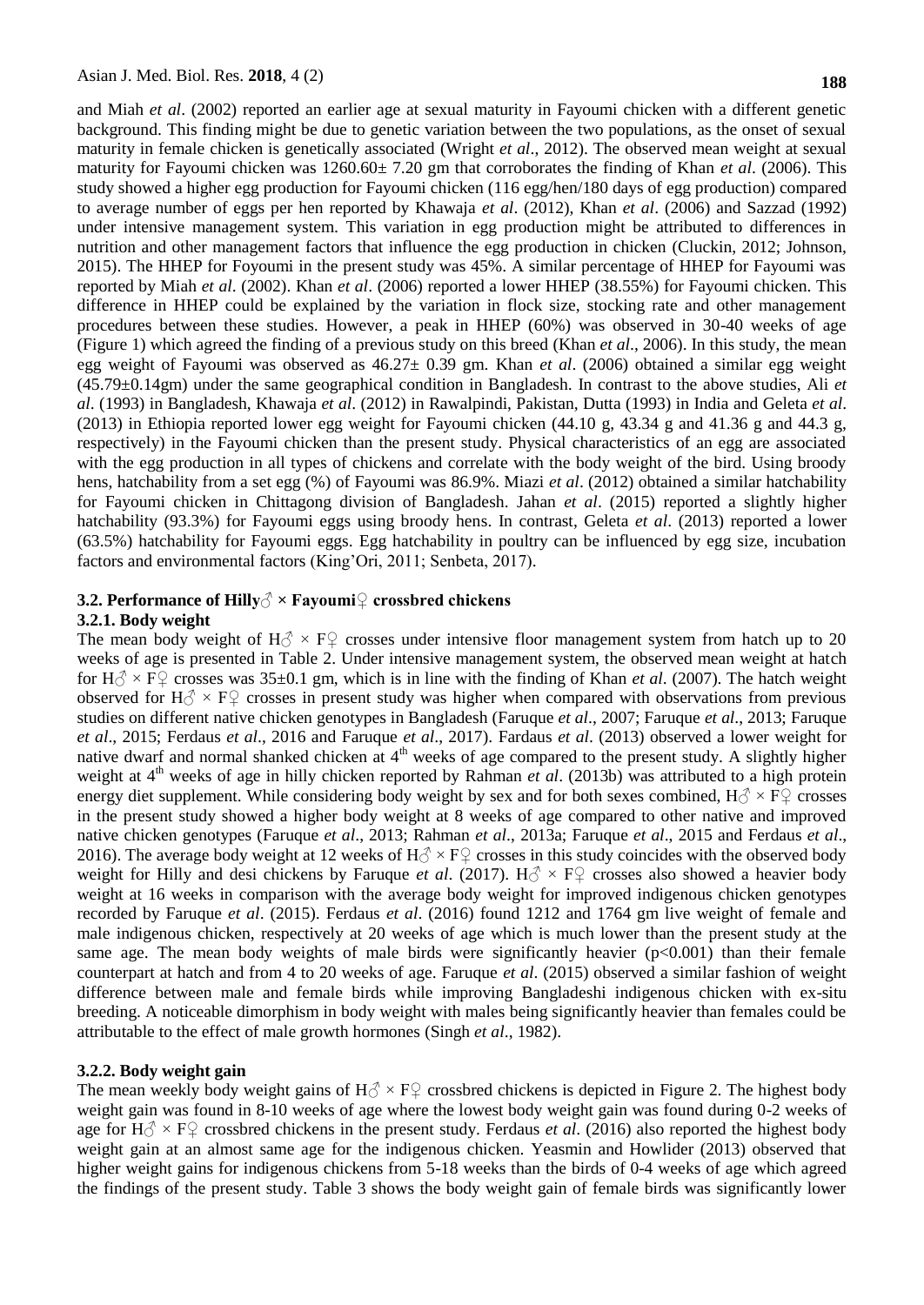throughout the experimental period than the male which is supported with the findings of Ferdaus *et al*. (2016) and Faruque *et al*. (2015).

| <b>Ingredients</b> | Percent in per kg feed |                     |  |
|--------------------|------------------------|---------------------|--|
|                    | <b>Grower ration</b>   | <b>Layer ration</b> |  |
| Maize              | 56                     | 56                  |  |
| Soyabean           | 16                     | 18                  |  |
| Fish meal          | 7                      | 7                   |  |
| Rice polish        | 13                     | 9                   |  |
| Oyster shell       | $\overline{4}$         | 8                   |  |
| Salt               | 0.35                   | 0.35                |  |
| <b>DCP</b>         | 0.50                   | 0.50                |  |
| Lysine             | 0.10                   | 0.10                |  |
| Toxin binder       | 0.20                   | 0.20                |  |
| Methionine         | 0.10                   | 0.10                |  |
| Coline             | 0.50                   | 0.50                |  |
| Vitamin            | 2                      | -                   |  |
| Grozyme            | 0.25                   | 0.25                |  |

|  | Table 1. Ingredients composition of ration fed to experimental birds. |  |  |
|--|-----------------------------------------------------------------------|--|--|
|  |                                                                       |  |  |

**Table 2. Means±SE and heritability estimates for body weight in Hilly♂ × Fayoumi♀ crossbred chickens.**

| Trait <sup>a</sup> | Mean body weight, $g \pm SE$ |                              |                             | <b>Heritability</b> |
|--------------------|------------------------------|------------------------------|-----------------------------|---------------------|
|                    | Female                       | Male                         | <b>Both sex as combined</b> |                     |
| BW <sub>0</sub>    | $34.9 \pm 0.1$               | $35 \pm 0.1$ <sup>*</sup>    | $35 \pm 0.1$                | 0.23                |
| BW <sub>2</sub>    | $100.9 \pm 0.8$              | $100.6 \pm 0.7$              | $100.7 \pm 0.5$             | 0.24                |
| BW4                | $205.7 \pm 2.0$              | $244 \pm 3.0^*$              | $223.5 \pm 2.8$             | 0.24                |
| BW <sub>6</sub>    | $268 \pm 2.7$                | $412.8 \pm 3.5$ <sup>*</sup> | $335 \pm 8.5$               | 0.15                |
| BW <sub>8</sub>    | $405.8 \pm 1.6$              | $633 \pm 3.6^*$              | $510.8 \pm 13.0$            | 0.19                |
| <b>BW10</b>        | $595.9 \pm 6.0$              | $914 \pm 3.9$ <sup>*</sup>   | $696.8 \pm 13.0$            | 0.21                |
| <b>BW12</b>        | $710.7 \pm 5.6$              | $1043 \pm 5.5$ <sup>*</sup>  | $864 \pm 19.3$              | 0.17                |
| <b>BW14</b>        | $853.8 \pm 4.9$              | $1243.9 \pm 5.0^*$           | $1033.8 \pm 22.0$           | 0.26                |
| <b>BW16</b>        | $992 \pm 6.5$                | $1461 \pm 6.6$               | $1208.7 \pm 27.0$           | 0.16                |
| <b>BW18</b>        | $1120.5 \pm 8.2$             | $1670 \pm 8.0^*$             | $1374 \pm 31.7$             | 0.23                |
| <b>BW20</b>        | $1291 \pm 5.7$               | $1854 \pm 7.6$               | $1551 \pm 32.0$             | 0.22                |
| <b>WSM</b>         | $1350 \pm 16.8$              | $1932.5 \pm 33.6^*$          | $1641 \pm 77.0$             | 0.21                |

 $a<sup>a</sup>BWO$ , hatch weight; BW2, BW4, BW6, BW8, BW10, BW12, BW14, BW16, BW18 and BW20, body weights at 2, 4, 6, 8, 10, 12, 14, 16, 18 and 20 weeks of age, respectively, \*mean of body weights of male is significantly  $(p<0.001)$  heavier than their female counterparts for the same week, WSM, weight at sexual maturity

| Table 3. Mean±SE of body weight gain by sex in Hilly $\mathcal{J} \times$ Fayoumi $\mathcal{Q}$ crossbred chickens. |  |  |  |
|---------------------------------------------------------------------------------------------------------------------|--|--|--|
|                                                                                                                     |  |  |  |

| Train <sup>1</sup> | <b>Female</b>   | Male            | n        |
|--------------------|-----------------|-----------------|----------|
| $BW0-2$            | $65.9 \pm 0.8$  | $65 \pm 0.7$    | 0.580    |
| $BW2-4$            | $64.9 \pm 2.5$  | $103.7 \pm 2.5$ | < 0.0001 |
| BW4-6              | $62.7 \pm 1.4$  | $168.6 \pm 3.5$ | < 0.0001 |
| <b>BW6-8</b>       | $137 \pm 3.1$   | $220.6 \pm 3.4$ | < 0.0001 |
| <b>BW8-10</b>      | $190+5.5$       | $181 + 2.7$     | 0.167    |
| BW10-12            | $114.8 + 2.1$   | $208.9 + 5.1$   | < 0.0001 |
| BW12-14            | $143+2.9$       | $200.6 \pm 3.7$ | < 0.0001 |
| BW14-16            | $138.6 \pm 2.8$ | $217\pm5.6$     | < 0.0001 |
| BW16-18            | $128 \pm 3.1$   | $208.9 + 7.1$   | < 0.0001 |
| BW18-20            | $170.6 \pm 6.8$ | $184+12.9$      | 0.380    |

<sup>1)</sup> BW0-2, weight gain from hatch to 2 weeks of age; BW2-4, weight gain from 2 to 4 weeks of age; BW4-6, weight gain from 4 to 6 weeks of age; BW6-8, weight gain from 6 to 8 weeks of age; BW8-10, weight gain from 8 to 10 weeks of age; BW10-12, weight gain from 10 to 12 weeks of age; BW12-14, weight gain from 12 to 14 weeks of age; BW14-16, weight gain from 14 to 16 weeks of age; BW16-18, weight gain from 16 to 18 weeks of age; BW18-20, weight gain from 18 to 20 weeks of age.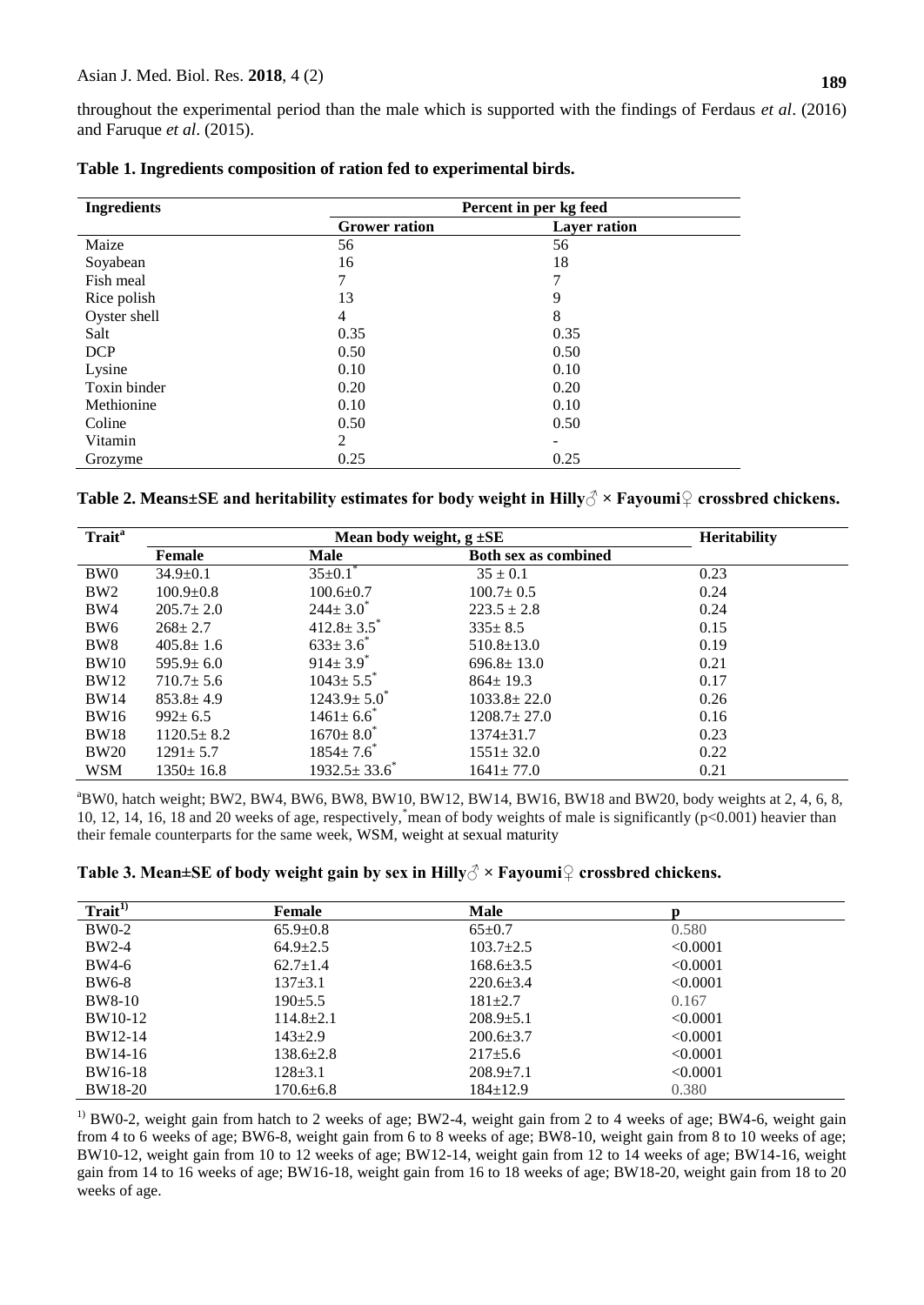**Table 4. Heritability (diagonal), genetic (above diagonal) and phenotypic (below diagonal) correlation estimates for age at sexual maturity (ASM), weight at sexual maturity (WSM) and egg weight at sexual maturity (EWSM) in Hilly♂ × Fayoumi♀ crossbred chickens.** 

| <b>Trait</b> | ASM     | <b>WSM</b> | <b>EWSM</b> |  |
|--------------|---------|------------|-------------|--|
| <b>ASM</b>   | 0.21    | 0.55       | $-0.73$     |  |
| <b>WSM</b>   | 0.47    | 0.24       | 0.90        |  |
| <b>EWSM</b>  | $-0.60$ | 0.87       | 0.19        |  |



**Figure 1. Hen house egg production (%) of Fayoumi chicken.**



**Figure 2. Body gain for both sexes combined in Hilly**  $\delta \times$  **Fayoumi** $\Omega$  crossbred chickens.

# **3.2.3. Age and weight at sexual maturity**

Under intensive floor rearing system with a balanced grower ration,  $H_0^{\gamma} \times F_1^{\gamma}$  crossbred showed sexual maturity at an average age of 147.5±1.6 days, which was lower in comparison with parental breeds and other native genotypes (Faruque *et al*., 2015; Ferdaus *et al*., 2016; Talukder *et al*., 2016). Khan *et al*. (2007) recorded a comparatively higher age at sexual maturity for H $\circ \times$  F $\circ$  crossbred. The average live weight of H $\circ \times$  F $\circ$ crossbred at sexual maturity was 1350±16.8 gm, which was comparatively higher than that reported by Khan *et al*. (2007) for H $\circ$  × F $\circ$  crossbred. We observed a significant sexual dimorphism for weight at sexual maturity in H $\circ$  × F $\circ$  crossbred. Nonetheless, under intensive floor management H $\circ$  × F $\circ$  crosses displayed a heavier weight at sexual maturity compared to other Fayoumi crossbreds (Islam and Nishibori, 2010).

# **3.2.4. Egg weight at sexual maturity**

The mean weight of egg at sexual maturity was  $33.7\pm0.5$  gm/egg in  $H_0^2 \times F_1^2$  crossbreds. Khan *et al.* (2007) reported a similar weight (35.98±2.63 gm/egg) for  $H_0^2 \times F_1^2$  crossbreds up to 90 days of egg production. Faruque *et al*. (2007) found a lower egg weight at sexual maturity in Hilly and in Naked-Neck chickens compared to the present findings, which could be attributable to the effect of genotypes on egg weight (Faruque *et al*., 2013).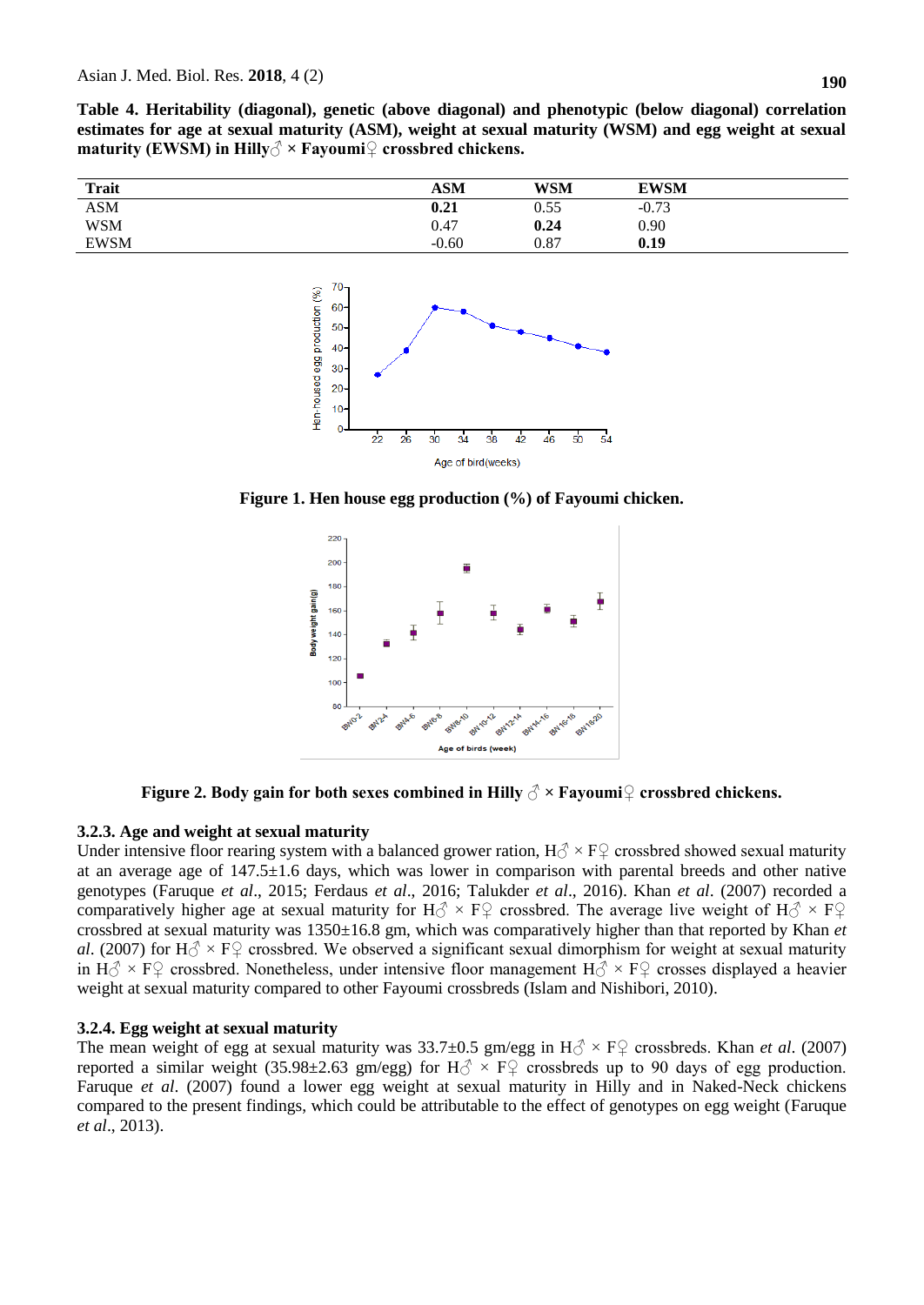### **3.3. Genetic parameter estimates for the traits**

Estimated heritability values for body weights are presented in Table 2. The estimates of heritability for body weight ranged from 0.15 (BW6) to 0.26 (BW14). These moderate heritability estimates coincide with the heritability estimates for body weight in Horro chicken of Ethiopia ((Nigussie *et al*., 2011) and in native chickens in Iran (Niknafs *et al*., 2012). However, Faruque *et al*. (2013) reported a wide range of heritability values (0.16 to 0.73) for body weights in Hilly, Naked-Neck and non-descriptive indigenous chickens in Bangladesh.

The heritability estimate for ASM was 0.21 (Table 4). Niknafs *et al*. (2012) reported a slightly higher heritability value (0.36) for ASM in Iranian native chickens. The estimated heritability for WSM (0.24) in the present study was lower than the reported by Niknafs *et al*. (2012). Variation in heritability estimates could be attributed to the method of estimation, genotype, environmental effects and sampling error due to small data set or sample size. Table 4 shows the estimated genetic correlation between ASM and WSM was 0.47, means that hens with high weight have later sexual maturity. The positive genetic and phenotypic correlations between WSM and EWSM implies that hens with heavier weight at sexual maturity would produce heavier eggs. Niknafs *et al*. (2012) and Firozjah *et al*. (2015) also reported positive correlations between WSM and early egg weight.

# **4. Conclusions**

In comparison with other native chicken genotypes Hilly $\delta$  × Fayoumi<sup>Q</sup> crossbred chicken showed better performances under intensive management system. Moderate heritability estimates are suggestive of selecting for body weight might be useful in this cross. A large scale backcrossing would be worthy to perform to establish a nucleus breeding flock, since we require a satisfactory egg production from the maternal breed (Fayoumi) and desired meat production from the paternal breed (Hilly). A genotype x environment study to test and optimize the productivity of this crossbred on-farm conditions under low-input production in different agroecologies is also recommended.

# **Acknowledgements**

This project was funded under the research assistance fund by University Grant Commission of Bangladesh through Chittagong Veterinary and Animal Sciences University. The services of field staff and support staffs of the Department of Genetics and Animal Breeding, Chittagong Veterinary and Animal Sciences University are thankfully acknowledged.

# **Conflict of interest**

None to declare.

# **References**

- Ali M,1993. Reproduction and growth of Rhode Island Red (RIR), Fayoumi (FO) and RIR× FO chicken in Bangladesh. Poultry Adv., 24: 47-50.
- Barua A, 1990. Prospects of of native chicken in Bangladesh. Poultry Adv., 22: 57-61.
- Bhattacharjee B and H Khatun, 2016. Brief on Livestock Statistics.Available: http://www.fao.org/ fileadmin/templates/rap/files/meetings/2016/160801\_BGD-

SurveyCalendar\_Brief\_of\_Livestock\_Statistics.pdf

- Bhuiyan A, M Bhuiyan and G Deb, 2005. Indigenous chicken genetic resources in Bangladesh: Current status and future outlook. Anim Genet Resour., 36: 73-84.
- Butler D, B Cullis, A Gilmour and B Gogel, 2009. ASReml-R. Reference Manual Version 3,Queensland Department of Primary Industries and Fisheries, Brisbane, Australia.
- Cluckin L, 2012. Factors that influence & affect egg laying. Available:https://www.backyardchickens.com /articles/factors-that-influence-affect-egg-laying.64361/
- Dutta K, 1993. Studies on egg weight, feed requirement per dozen of egg and yolk color of the miri birds of assam white leghorn and their cross, managed on liteer, cage and free range system of management. Indian Vet J., 70: 142-144.
- Faruque S, A Bhuiyan, MY Aliand ZF Joy, 2017. Breeding for the improvement of indigenous chickens of Bangladesh: performance of foundation stock. Asian J. Med. Biol. Res., 3: 80-87.
- Faruque S, M Islam, M Afroz and M Rahman, 2013. Evaluation of the performance of native chicken and estimation of heritability for body weight. J. Bangladesh Acad. Sci., 37: 93-101.
- Faruque S, M Islam and A Bhuiyan, 2015. Ex situ improvement of indigenous chicken in Bangladesh. Trop. Agri. Res., 26: 596-607.